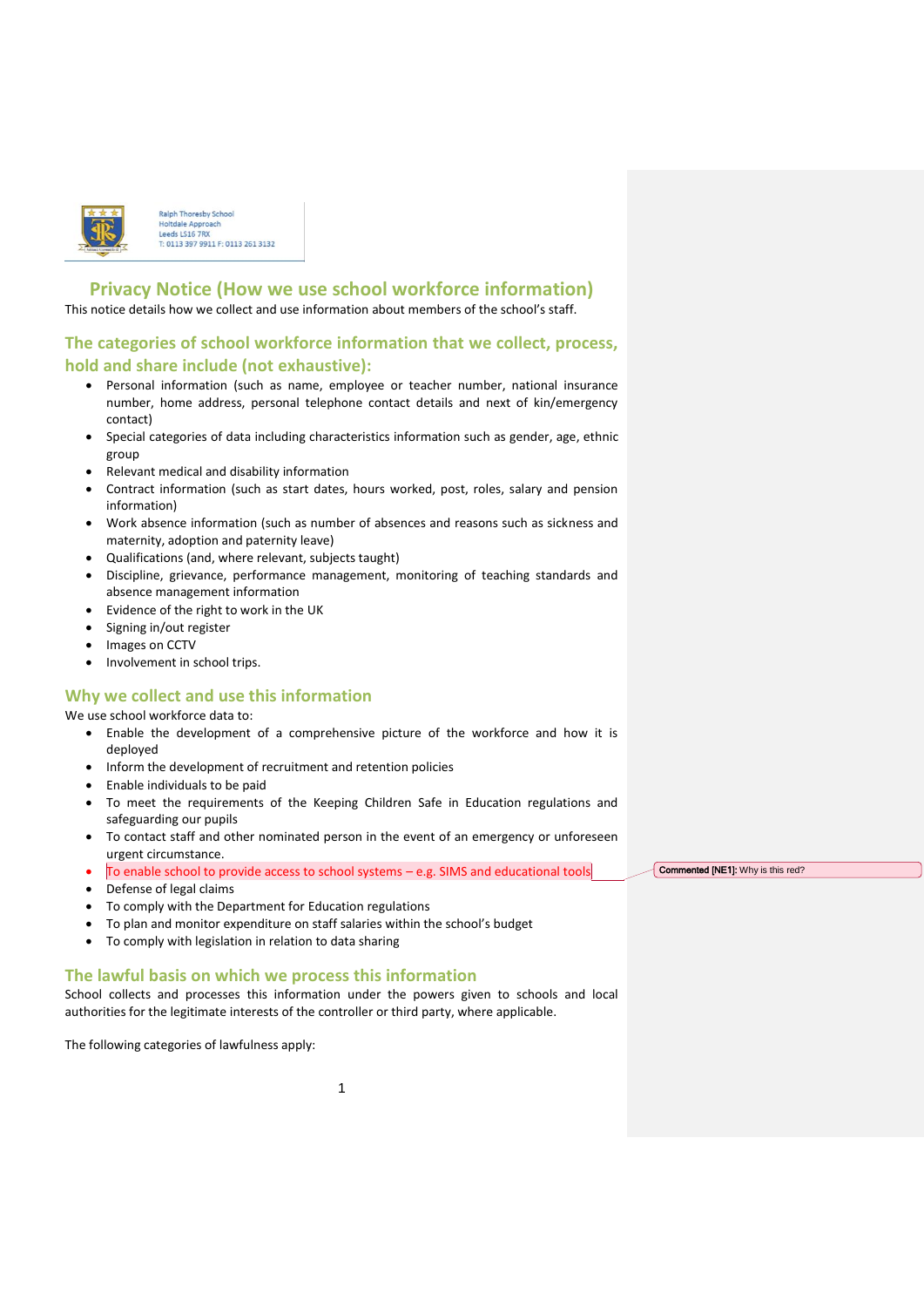- Processing is necessary for the performance of a contract with the data subject or to take steps to enter into a contract
- Processing is necessary for compliance with a legal obligation
- Processing is necessary to protect the vital interests of a data subject or another person
- Processing is necessary for carrying out obligation under employment, social security or social protection law, or a collective agreement.
- Processing is necessary for the establishment, exercise or defence of legal claims or where courts are acting in their judicial capacity
- Processing is necessary for the purposes of preventative or occupational medicine, for assessing the working capacity of the employee, medical diagnosis, the provision of health or social care or treatment or management of health or social care systems

An example of a legal obligation for data collection purposes (Departmental Censuses) is the Education Act 1996 – this information can be found in the guide documents on the following website <https://www.gov.uk/education/data-collection-and-censuses-for-schools>

In the rare circumstances that we can't rely on a specified legal authority to process your information, we will obtain your express consent first.

#### **Collecting this information**

Whilst the majority of information you provide to us is mandatory, some of it is provided to us on a voluntary basis. In order to comply with data protection legislation, we will inform you whether you are required to provide certain school workforce information to us or if you have a choice in this.

#### **Storing this information**

We hold school workforce data in line with the Information Records Management Society. [http://irms.org.uk.](http://irms.org.uk/)

# **Who we share this information with**

- We routinely share this information with:
	- Our local authority
	- The Department for Education (DfE)
	- The school's insurance company
	- Payroll and personnel administration service
	- Human Resources service
	- Our text messenger service
	- Other software providers, so that you can carry out your duties, for example CPOMS, Evolve etc.

We will share your information with third parties with whom the school enters into a contract for the delivery of services such as payroll and occupational health.

### **Why we share school workforce information**

We do not share information about workforce members with anyone without consent unless the law and our policies allow us to do so.

We are required to share information about our school employees with our local authority (LA) and the Department for Education (DfE) under section 5 of the Education (Supply of Information about the School Workforce) (England) Regulations 2007 and amendments.

Commented [NE2]: Why red?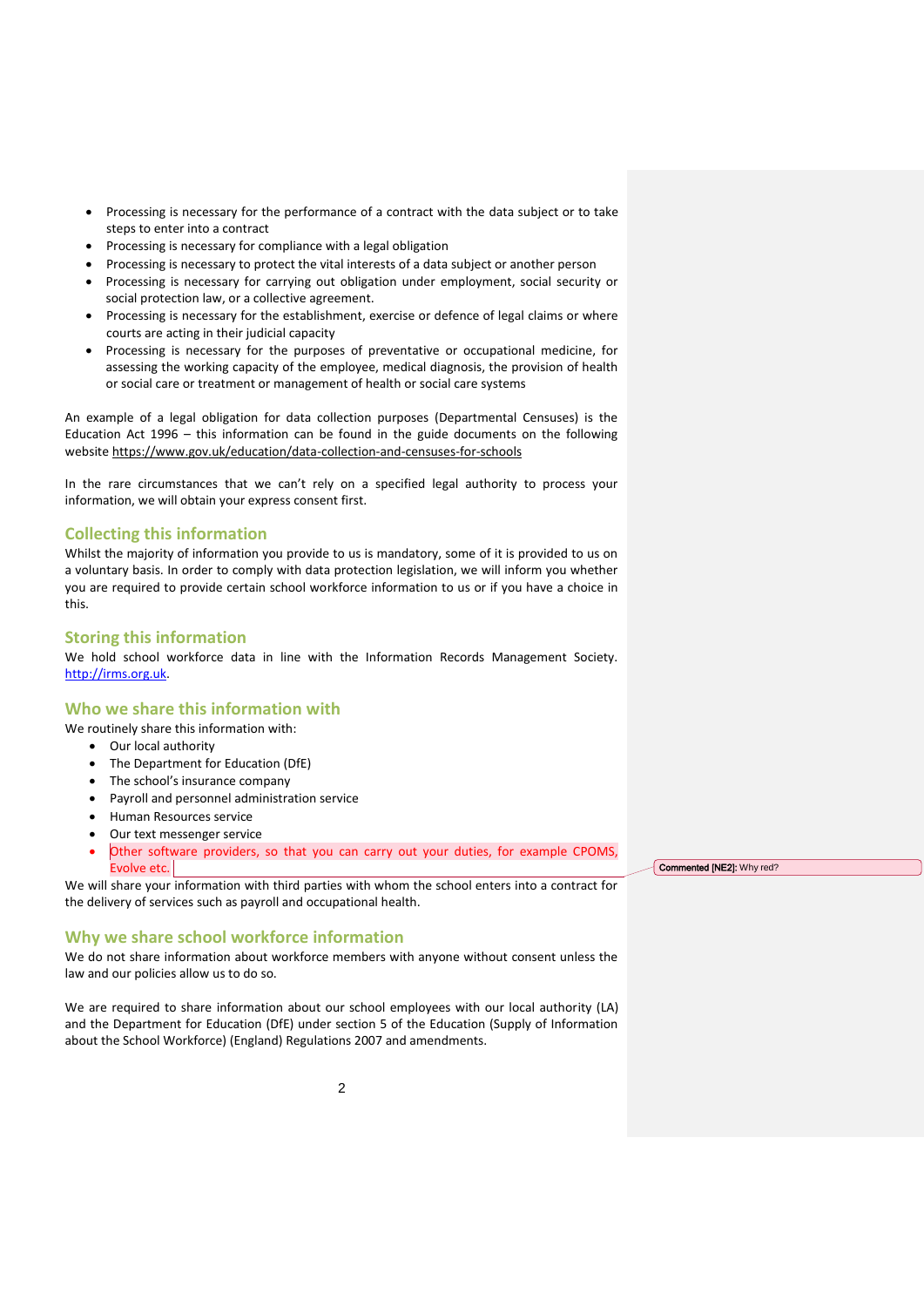#### **Data collection requirements**

The DfE collects and processes personal data relating to those employed by schools and local authorities that work in state funded schools (including all maintained schools, all academies and free schools and all special schools including Pupil Referral Units and Alternative Provision). All state funded schools are required to make a census submission because it is a statutory return under sections 113 and 114 of the Education Act 2005

To find out more about the data collection requirements placed on us by the Department for Education including the data that we share with them, go to [https://www.gov.uk/education/data](https://www.gov.uk/education/data-collection-and-censuses-for-schools)[collection-and-censuses-for-schools.](https://www.gov.uk/education/data-collection-and-censuses-for-schools)

The department may share information about school employees with third parties who promote the education or well-being of children or the effective deployment of school staff in England by:

- Conducting research or analysis
- Producing statistics
- Providing information, advice or guidance

The department has robust processes in place to ensure that the confidentiality of personal data is maintained and there are stringent controls in place regarding access to it and its use. Decisions on whether DfE releases personal data to third parties are subject to a strict approval process and based on a detailed assessment of:

- Who is requesting the data
- The purpose for which it is required
- The level and sensitivity of data requested; and
- The arrangements in place to securely store and handle the data

To be granted access to school workforce information, organisations must comply with its strict terms and conditions covering the confidentiality and handling of the data, security arrangements and retention and use of the data.

For more information about the department's data sharing process, please visit: <https://www.gov.uk/data-protection-how-we-collect-and-share-research-data>

To contact the department:<https://www.gov.uk/contact-dfe>

#### **Requesting access to your personal data**

Under data protection legislation, you have the right to request access to information about you that we hold. To make a request for your personal information, in the first instance contact the **Headteacher / Data Protection Officer.** 

You also have the right to:

- Object to processing of personal data that is likely to cause, or is causing, damage or distress
- Prevent processing for the purpose of direct marketing
- Object to decisions being taken by automated means
- In certain circumstances, have inaccurate personal data rectified, blocked, erased or destroyed; and
- Claim compensation for damages caused by a breach of the Data Protection regulations

If you have a concern about the way we are collecting or using your personal data, we ask that you